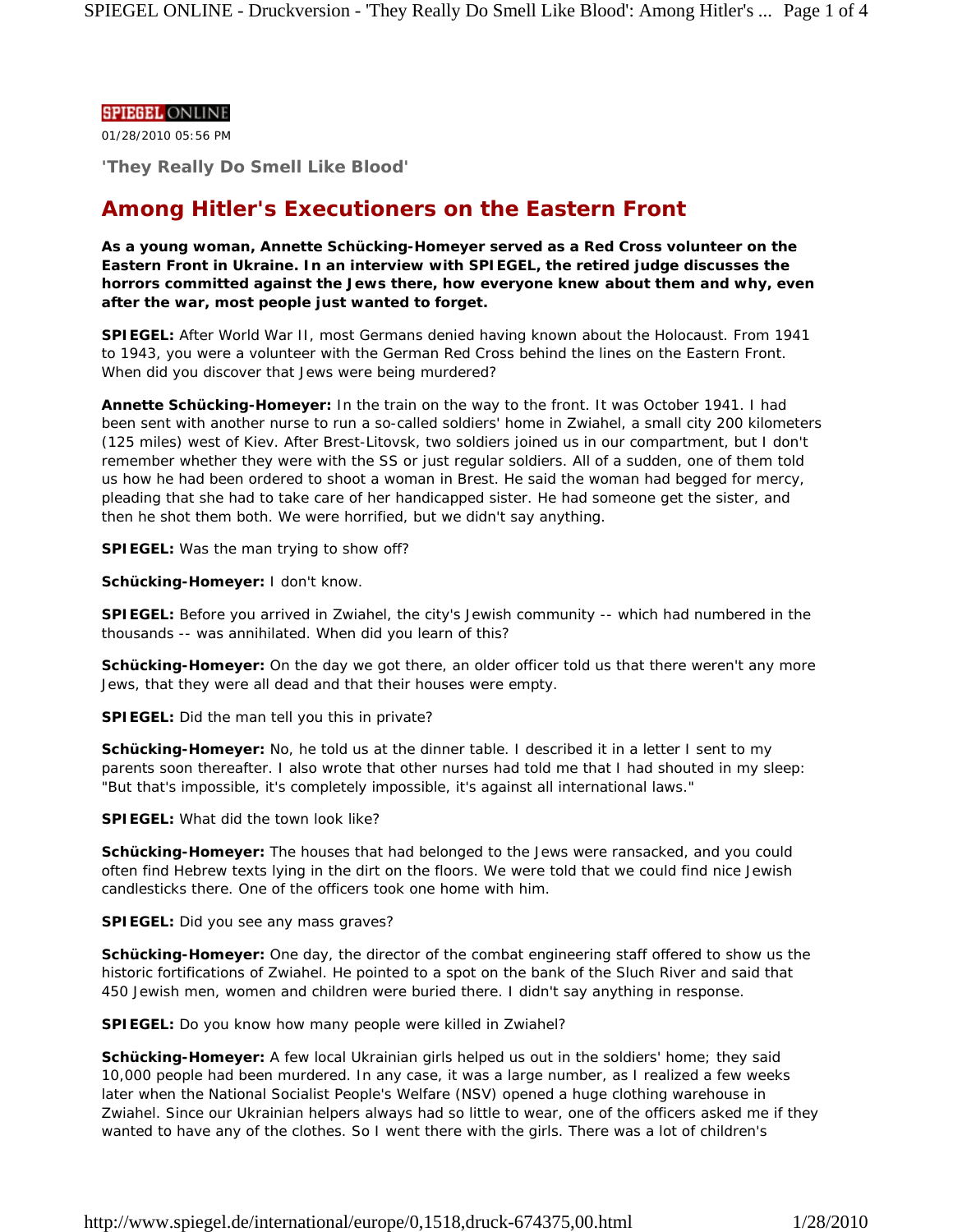clothing. Some of our girls didn't want to take anything; others said "Heil Hitler" when thanking the soldiers. I wrote to my mother about it and immediately informed her nurses in Hamburg that under no circumstances should they take any clothing from the NSV -- because it was coming from murdered Jews.

**SPIEGEL:** Did you ever witness any of these crimes with your own eyes?

**Schücking-Homeyer:** No. But it almost happened once. Every week, I would travel to Rivne, about 100 kilometers away, to pick up food and beer for the soldiers' home. There was a large ghetto there. One day -- it was in July 1942 -- the brewery where many Jews had worked was closed for business. Then we drove through the ghetto, but it was deserted. It had apparently been cleared just a short time before. And then we saw Germans soldiers herding together women and children who had apparently been hiding. There was no doubt that they were about to be shot. When I got back to Zwiahel, I was still crying. All I wanted to do was go home.

**SPIEGEL:** Rivne saw several waves of murder, and thousands were killed. Do you know anything about the circumstances?

**Schücking-Homeyer:** I would often go to the office of the military administration in Rivne to pick up ration coupon books. The soldiers discussed the resettlements so nonchalantly that I had to ask. "What's this resettlement all about?" I would ask. "When do they find out about it…"

**SPIEGEL:** At that point, had you already figured out that "resettlement" was just a polite way of saying "murdering Jews"?

**Schücking-Homeyer:** Yes, but I don't remember exactly when and how I found out. At any rate, the people at the military administration in Rivne said: "We are notified on the evening before it happens that a resettlement is going to take place at a specific location, and that it could get violent. The locally stationed troops aren't supposed to worry about it or get involved." Today, we know that special task forces and police officers carried out the shootings.

**SPIEGEL:** Did you also talk to any of these men in the soldiers' home?

**Schücking-Homeyer:** I can't say. They were all wearing uniforms and did everything that normal soldiers do.

#### **'Oh, What an Enormous Slaughterhouse the World Is'**

**SPIEGEL:** On Nov. 5, 1941, you wrote to your parents: "What Papa says is true: people with no moral inhibitions exude a strange odor. I can now pick out these people, and many of them really do smell like blood. Oh, what an enormous slaughterhouse the world is." Did you think you could detect the murderers?

**Schücking-Homeyer:** Yes, at least I thought so at the time. If you are a master over life and death, you behave and move differently than other people do. You give off the impression that you are the one making all the decisions.

**SPIEGEL:** Did you avoid these men?

**Schücking-Homeyer:** Well, you could at least choose the people you wanted to talk to.

**SPIEGEL:** Your letters contain many passages like "But the Jews, who ran most of the shops, are all dead" or "There aren't any more Jews here in Zwiahel." You write nothing about killing or murder. Were you afraid you might be censored?

**Schücking-Homeyer:** Of course. You know, I was an anxious girl. I wrote to my mother -- who was completely different from me -- that she wouldn't have lasted there a day. And I'm sure she would've found a way to get away from there. By staying there, you were basically supporting the system. But I didn't know what reason I could give for wanting to leave, and I needed a permit to go back to Germany.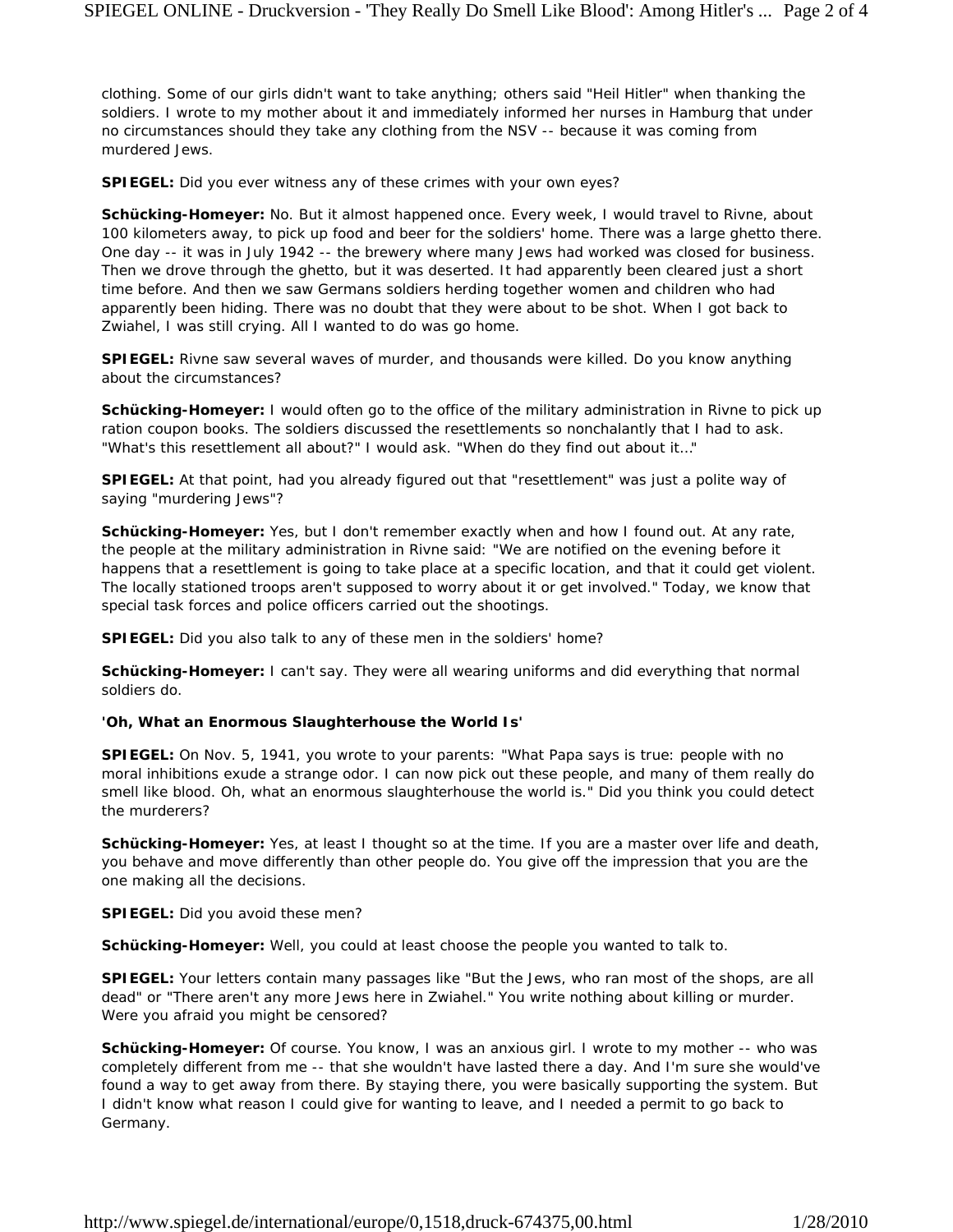**SPIEGEL:** Do you think your family got your hints?

**Schücking-Homeyer:** Of course.

**SPIEGEL:** Could you talk about these things with the other nurses?

**Schücking-Homeyer:** No, we didn't discuss such things.

**SPIEGEL:** But did everyone know what was going on?

**Schücking-Homeyer:** I can't say for sure whether soldiers at the front knew. But everyone behind the lines -- and especially those who'd been there for a while -- knew about it.

**SPIEGEL:** What makes you so sure?

**Schücking-Homeyer:** Because, in conversation, it was always assumed that everyone knew. I haven't told you yet, but one day I was in a car with a sergeant named Frank. He said he was from Münster and that he was going to be part of a major campaign in the coming weeks in which people would be executed by firing squad. He said he was doing it because he wanted a promotion. I told him not to do it, that he wouldn't be able to sleep afterwards.

#### **SPIEGEL:** And?

**Schücking-Homeyer:** He did it anyway, and later he complained to me about not being able to sleep and about how bad he felt. "I told you so," I replied.

**SPIEGEL:** Why do you think he confided in you?

**Schücking-Homeyer:** Oftentimes, conversations with soldiers got personal fast. They were all men who hadn't been around women for a long time. There were the Ukrainian women, of course, but they couldn't talk to them -- and they all had an intense need to talk. On another occasion, I was riding in a truck when, all of a sudden, the driver started telling me that in Kasatin, a village southwest of Kiev, they had allowed several hundred Jews to go hungry for two days before shooting them to death because the firing squads had been busy working somewhere else.

**SPIEGEL:** And that was just something he said to you in private?

**Schücking-Homeyer:** Yes. But there was another story that everyone knew about. German farmers controlled the Zwiahel area, one of whom was a certain Mr. Nägel from Hesse. There was an oft-told story about how one time, when a group of Jews was being herded past the house, his housekeeper - - who was also a Jew -- laughed. He reportedly then pushed her into the line with the other Jews. It didn't take long for me to figure out that I was dealing with criminals.

**SPIEGEL:** You wrote to your mother: "Soon, I'll get to the point where I'm past all the justified outrage, and then it'll be much easier for me to process things. Even the most decent people here have already reached that point. Once you don't have to see everything -- and, in general, things are already over here -- you can forget. But I still get terribly upset when I see a child and know that it'll be dead in 2-3 days." It reads as if you were searching for a way to deal with the horrible things that were happening.

**Schücking-Homeyer:** I don't remember exactly. I might have also written that to mislead the censors.

**SPIEGEL:** Of course, your letters also contain passages that lead one to believe that you let yourself be infected by your surroundings.

**Schücking-Homeyer:** No. My father had been an attorney, but he had been barred from practicing since 1933, so I was very afraid of censorship. I was never an anti-Semite. On the contrary, on several occasions later in the war, we helped out persecuted Jews.

## **'Former Nazis Were Everywhere'**